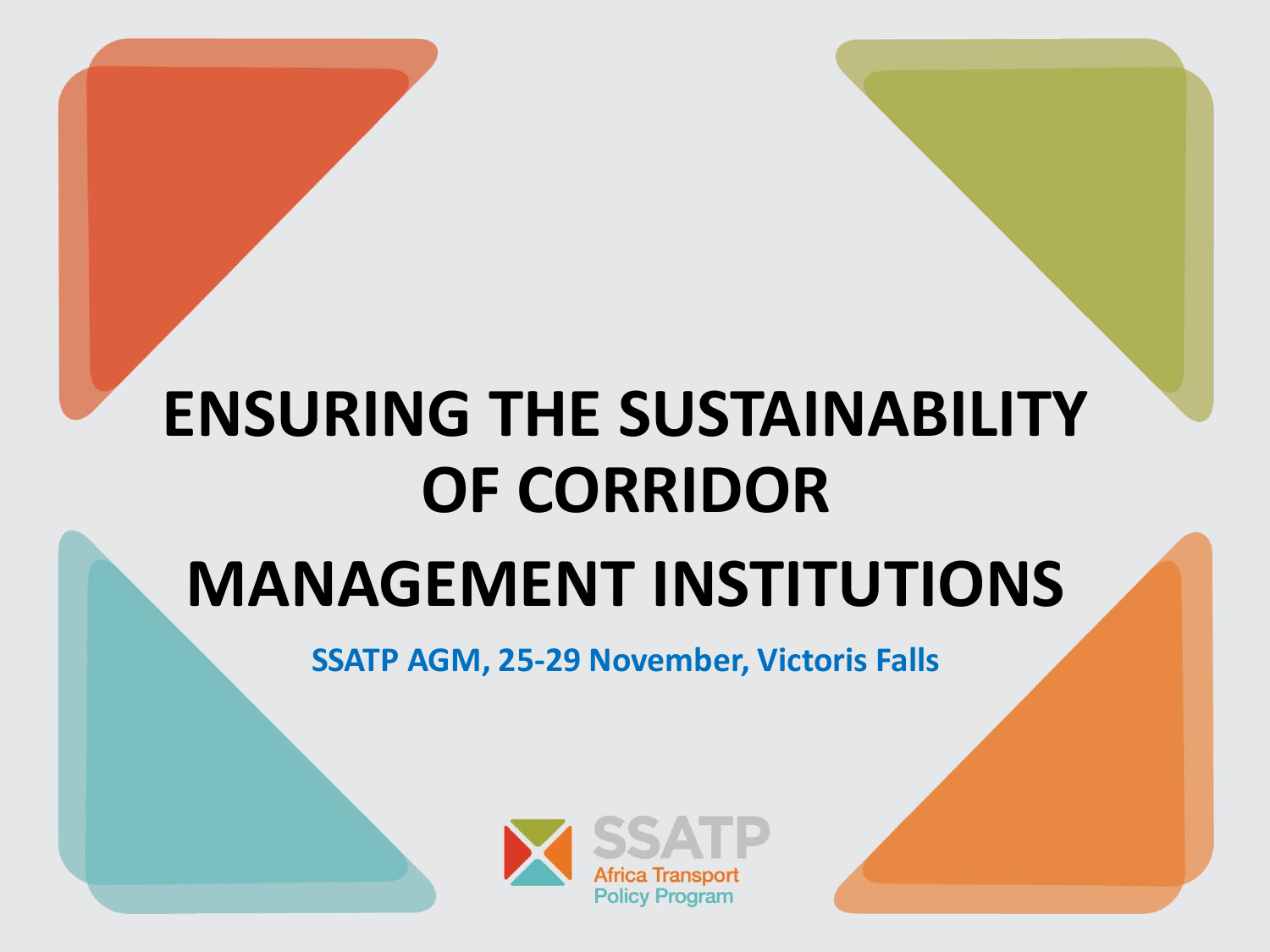Corridor Management institutions in Africa : What do we observe ?

All CMIs with permanent Secretariat in SSA are faced with on critical challenge: their financial sustainability over the long run.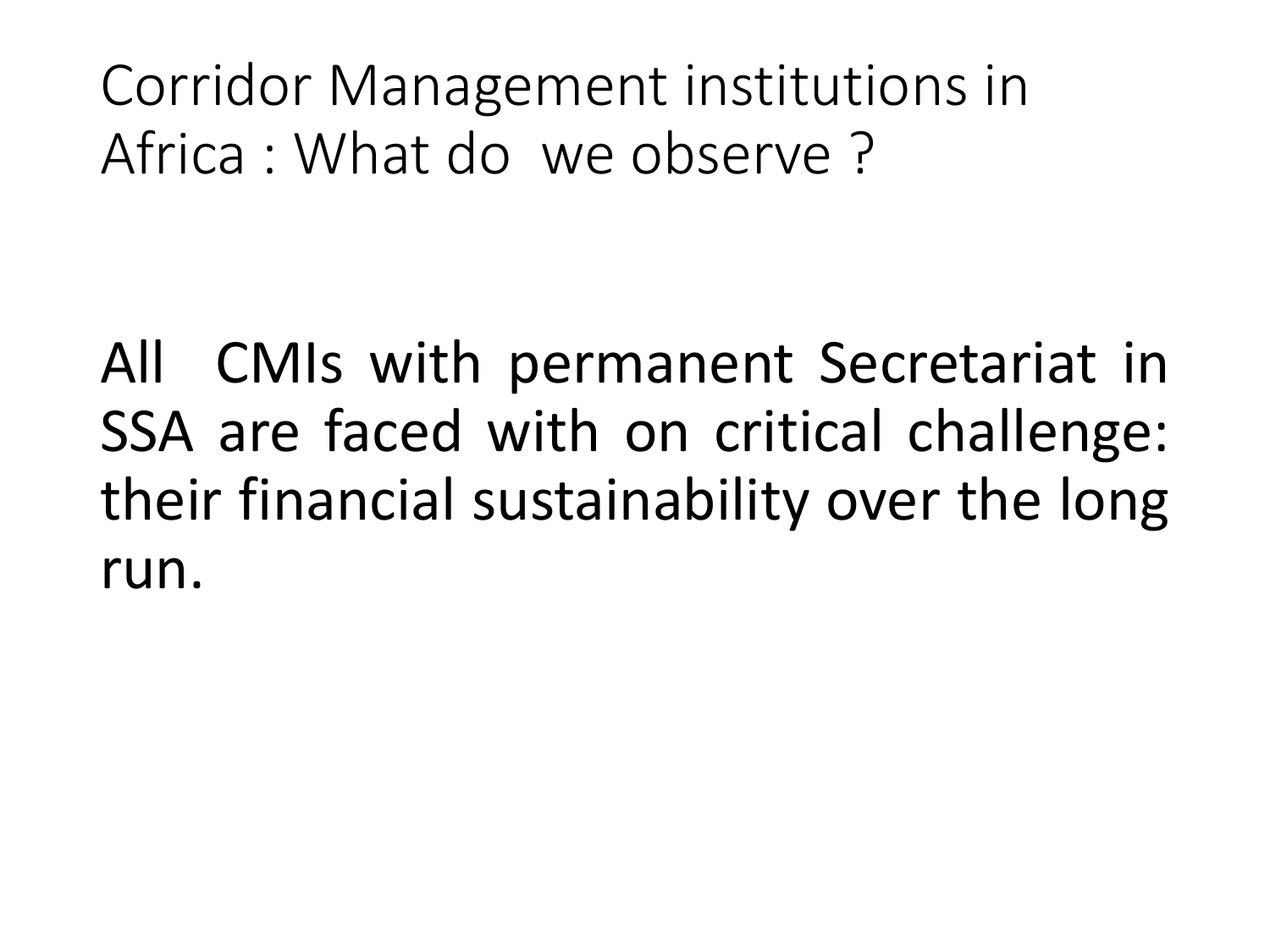### Corridor Management institutions in Africa : What do we observe ?

**There is a mis match between the high importance given to Corridor Management Institutions and corridor Development in Africa at different levels :**

- Dedicated Department/agency ; Mombasa charter; Kenya high level weekly report

- REC level: TTTFP, EAC high corridor meeting
- DPs level: World Bank (2<sup>nd</sup> generation corridors, Corridor GSG, AfDB; TMEA
- AUC/ : Smart corridors, CMI guidelines. Cairo April 2019 STC on transport
- AU/EU Connectivity cluster Brussels July 2019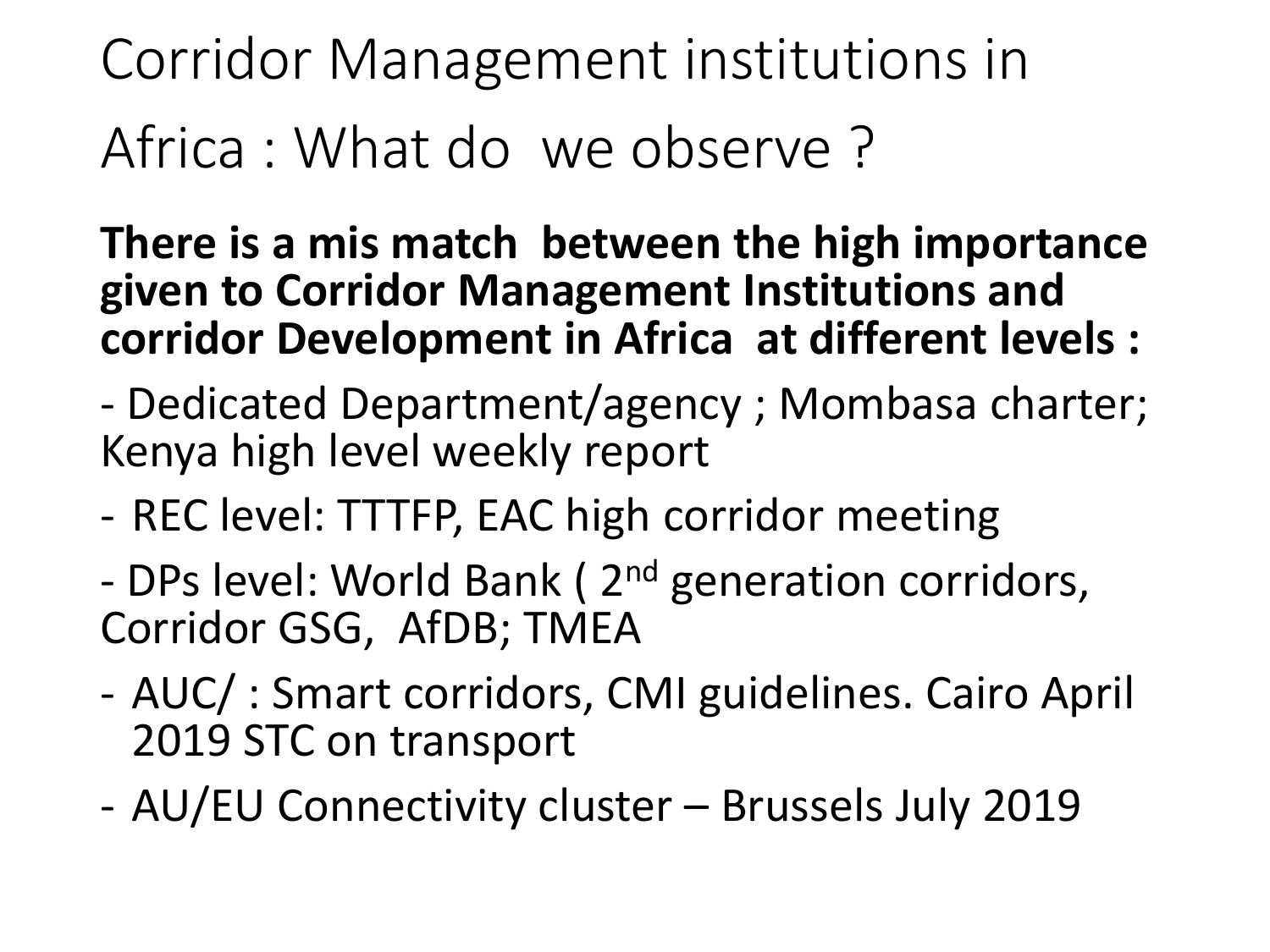# Critical mandate and role played by the CMIs

**Platform for stakeholders dialogue to agree on interventions**

**Develop metrics to monitor performance** 

**Support/promote advocacy for change**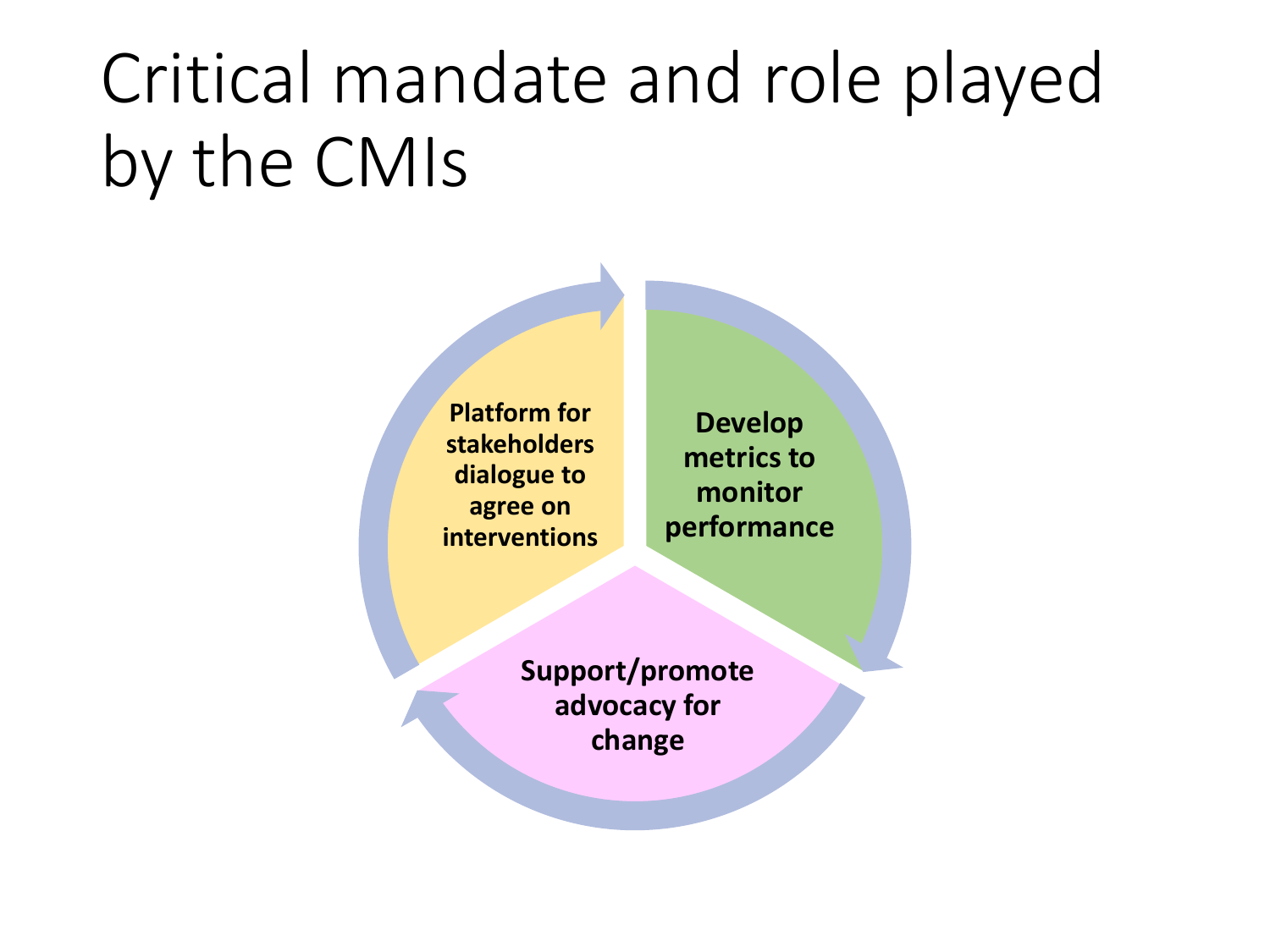# Critical mandate and role played by the CMIs

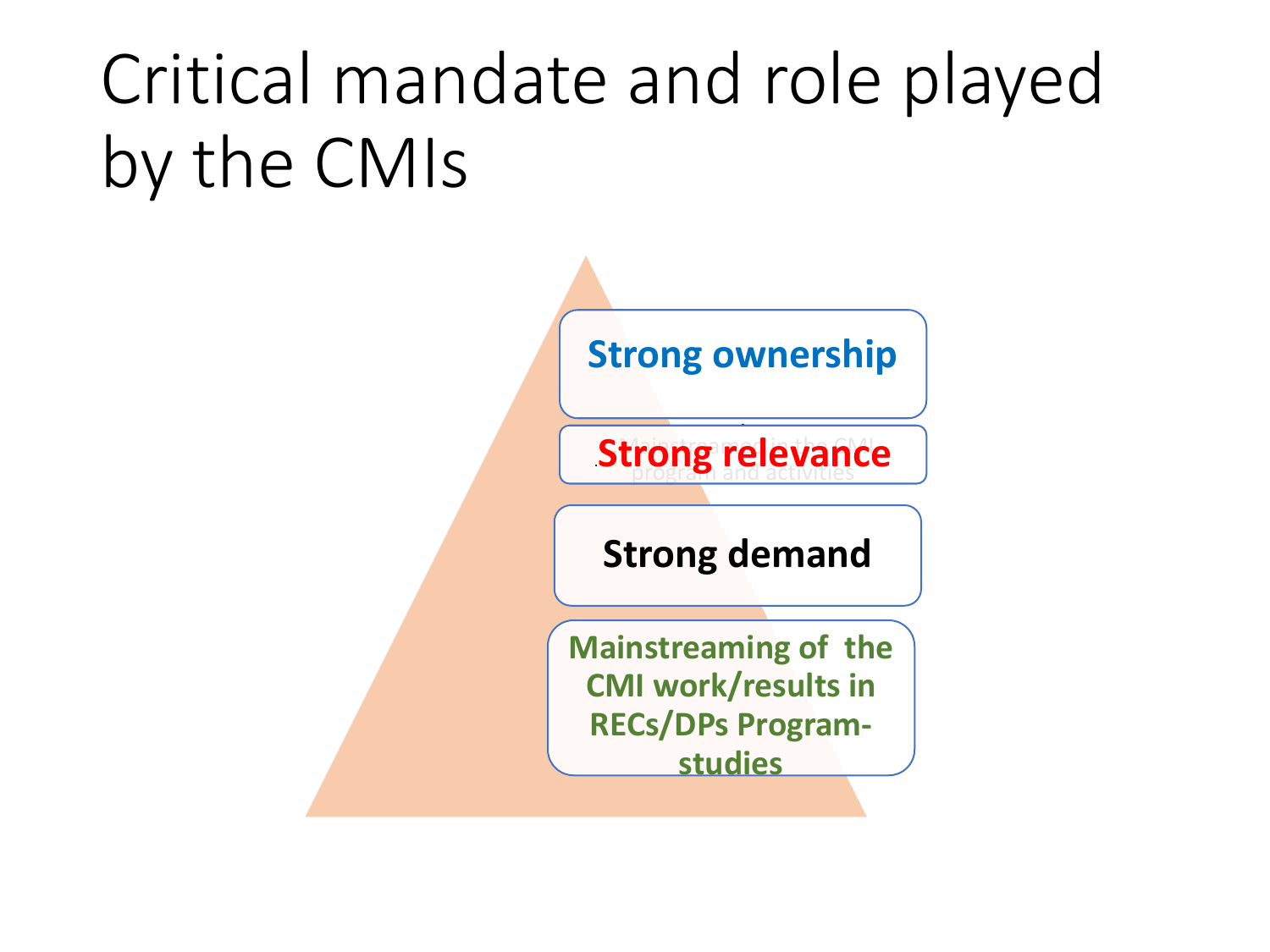### No corresponding means in support of the CMIs

Statutory means of funding by members/transit traffic

- No formal continental/regional support program/ project
- Lack of formal and consistent support programs/projects or random sustainable support from DPs

Complexity of enforcement of "user pays fee"

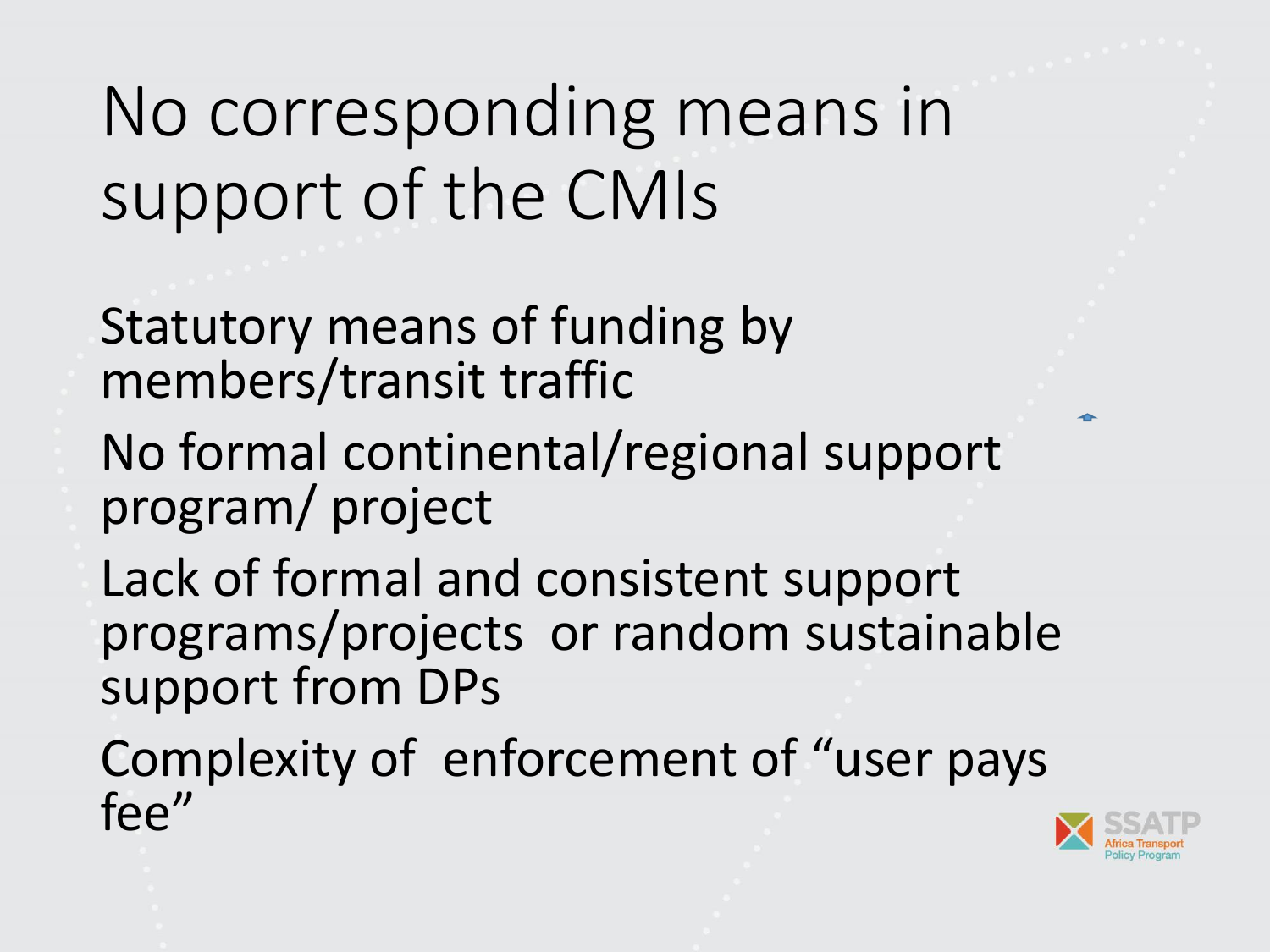### some CMIs have managed to cope with the challenges

- Central Corridor (CCTFA) -
- Northern Corridor
- ( NCTTCA)

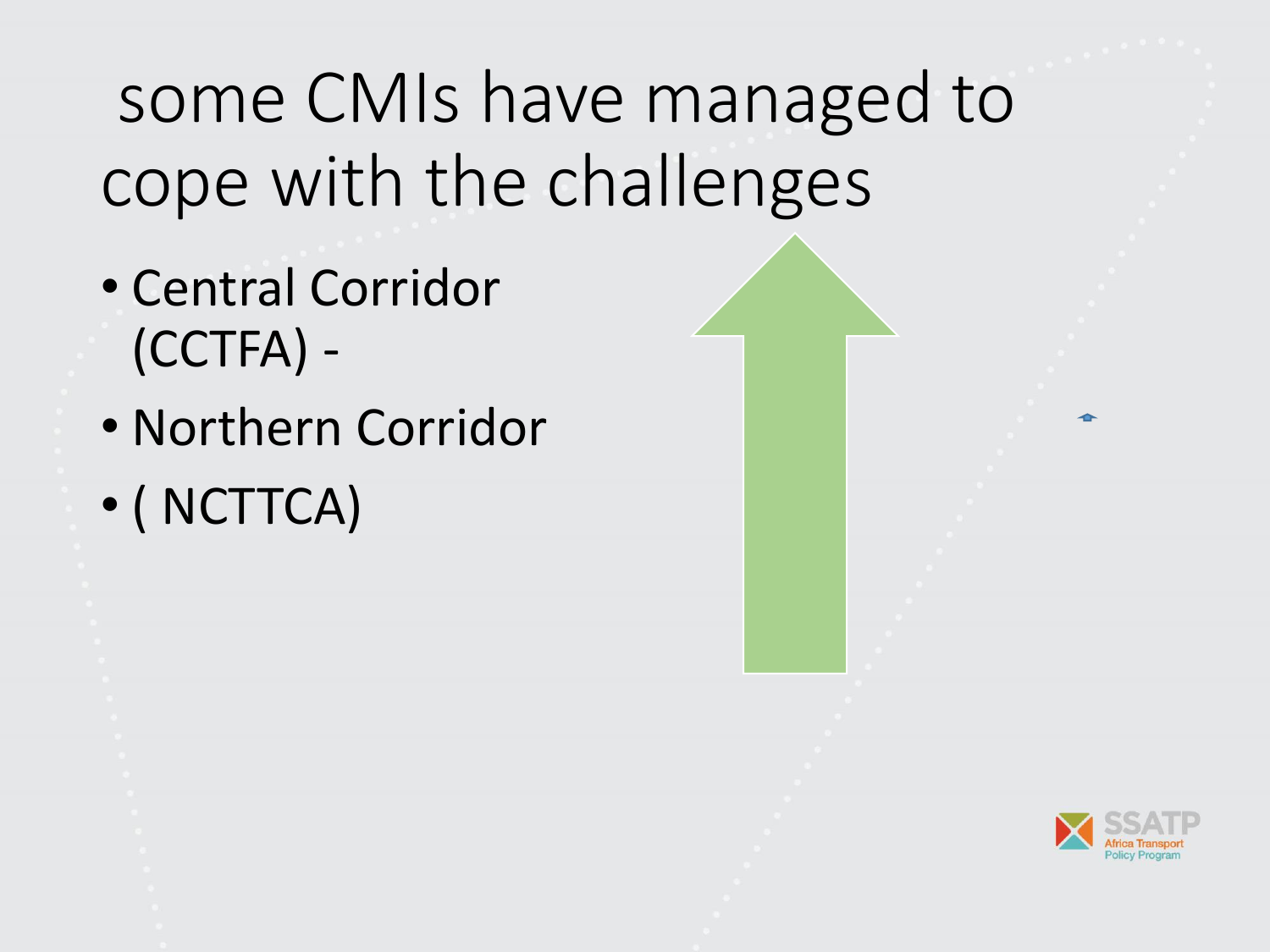Others are struggling and find it hard to keep up

- Trans Kalahari Corridor (TKCS) -
- Dar Corridor ( DCC)
- Walvis Bay- Ndola Lumbumbashi





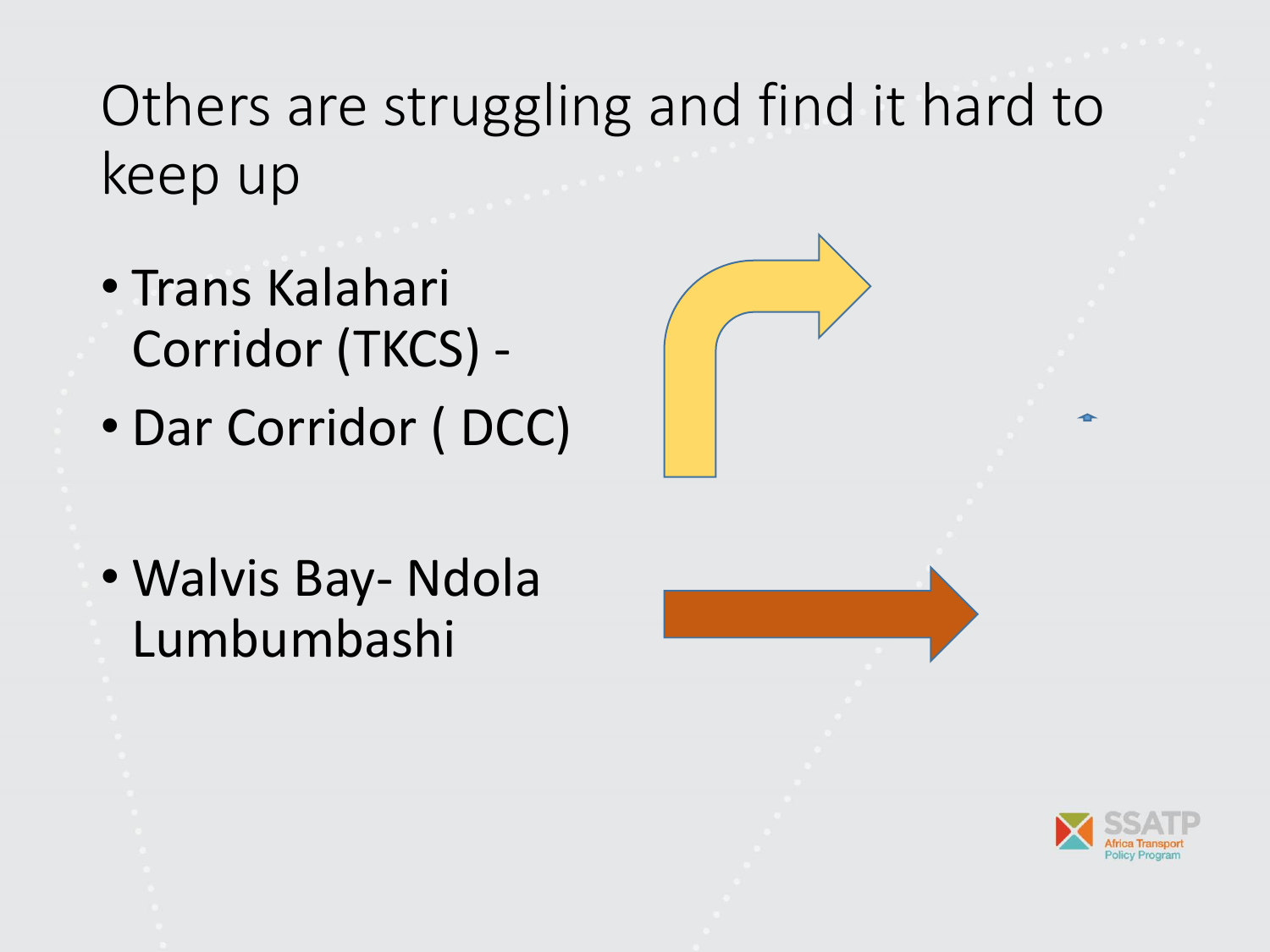#### and others have "thrown the towel"

- Maputo Corridor (MCLI)
- Abidjan- Lagos Corridor (ALCO)



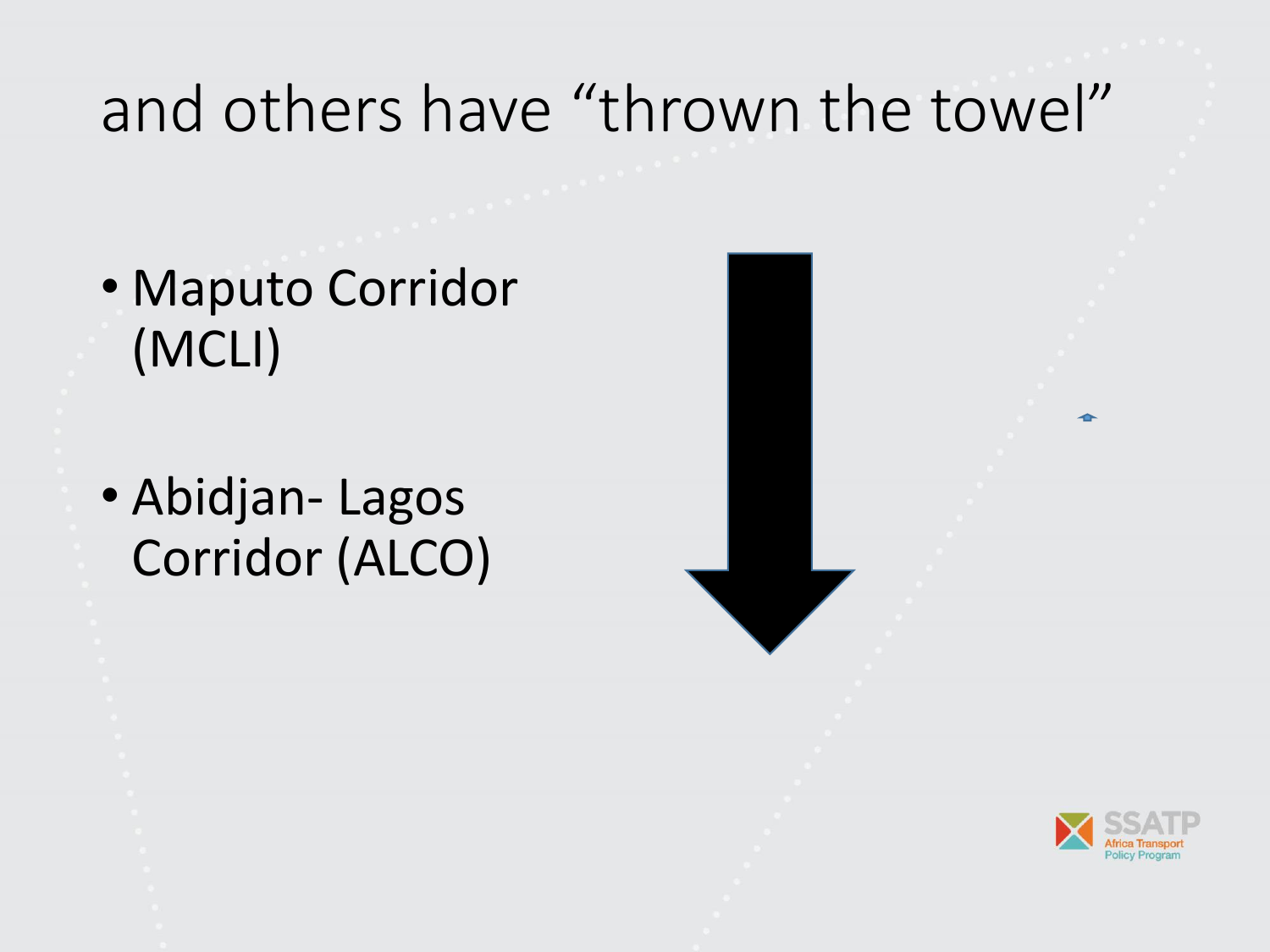### What lessons have been learned from the past



Appropriate founding texts: Institutional framework ( MoU; MoA, Treaty)

Continuos Relevance :Robust Strategic plans

Sustainable sources of financing: clearly earmarked/ targeted support measures by the DPs/REC . Adequate mix of funding sources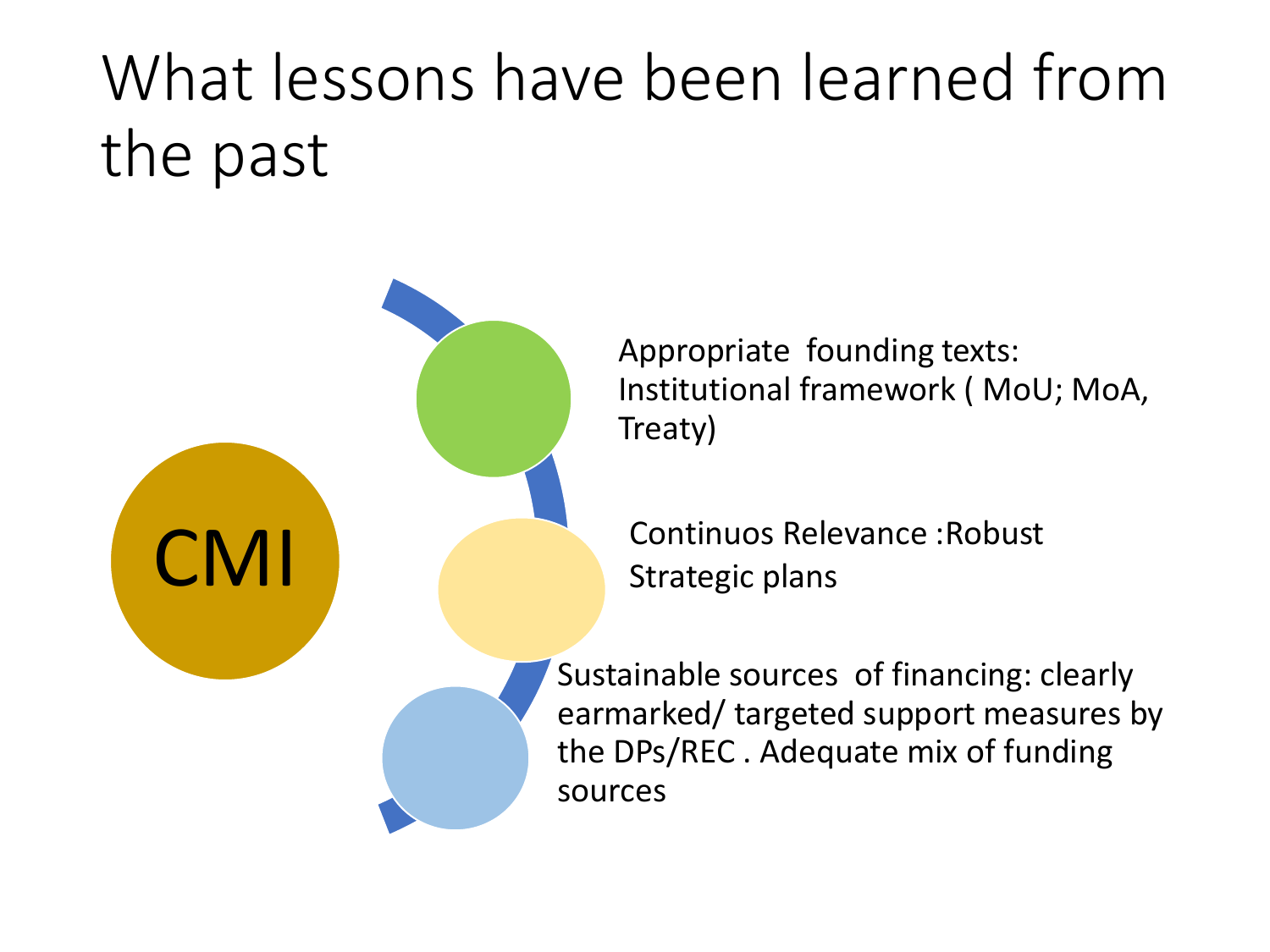#### Way forward

- RECOMMENDATIONS ➢AUC/ UNECA ➢DPs
- ➢RECs
- ➢Private sector